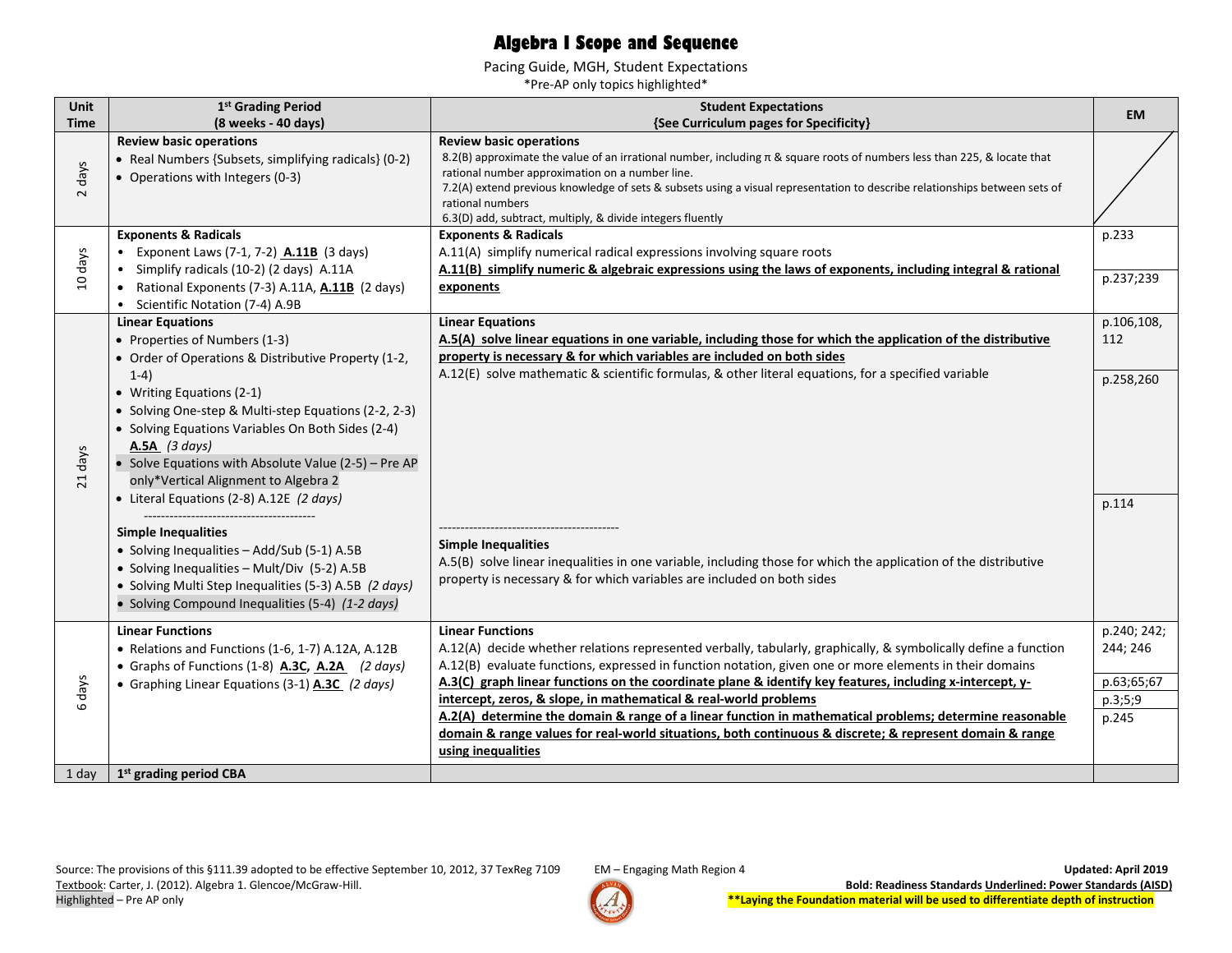Pacing Guide, MGH, Student Expectations

\*Pre-AP only topics highlighted\*

| <b>Unit</b><br><b>Time</b> | 2 <sup>nd</sup> Grading Period (8 weeks-42.5 days)                                                                                                                                                                                                                                                                                                                                                                                                                                                                                                                                                                                                                      | <b>Student Expectations</b><br>{See Curriculum pages for Specificity}                                                                                                                                                                                                                                                                                                                                                                                                                                                                                                                                                                                                                                                                                                                                                                                                                                                                                                                                                                                                                                                                                                                                                                                                                                                                                                                                                                                                                                                                                                                                                                                                                                                                                                                                                                                                                           | <b>EM</b>                                                                                        |
|----------------------------|-------------------------------------------------------------------------------------------------------------------------------------------------------------------------------------------------------------------------------------------------------------------------------------------------------------------------------------------------------------------------------------------------------------------------------------------------------------------------------------------------------------------------------------------------------------------------------------------------------------------------------------------------------------------------|-------------------------------------------------------------------------------------------------------------------------------------------------------------------------------------------------------------------------------------------------------------------------------------------------------------------------------------------------------------------------------------------------------------------------------------------------------------------------------------------------------------------------------------------------------------------------------------------------------------------------------------------------------------------------------------------------------------------------------------------------------------------------------------------------------------------------------------------------------------------------------------------------------------------------------------------------------------------------------------------------------------------------------------------------------------------------------------------------------------------------------------------------------------------------------------------------------------------------------------------------------------------------------------------------------------------------------------------------------------------------------------------------------------------------------------------------------------------------------------------------------------------------------------------------------------------------------------------------------------------------------------------------------------------------------------------------------------------------------------------------------------------------------------------------------------------------------------------------------------------------------------------------|--------------------------------------------------------------------------------------------------|
| 8 days                     | Linear Functions continued<br>• Zeros of Linear Functions (3-2) A.3C (2 days)<br>• Meaning of slope (3-3) A3.B (2 days)<br>• Direct variation (3-4) A.2D (1 day)<br>• Arithmetic Sequences(3-5) A.12D (1 day)                                                                                                                                                                                                                                                                                                                                                                                                                                                           | Linear Functions continued<br>A.3(B) calculate the rate of change of a linear function represented tabularly, graphically, or algebraically in<br>context of mathematical & real-world problems<br>A.2(D) write and solve equations involving direct variation<br>A.12(D) write a formula for the nth term of arithmetic & geometric sequences, given the value of several of their<br>terms                                                                                                                                                                                                                                                                                                                                                                                                                                                                                                                                                                                                                                                                                                                                                                                                                                                                                                                                                                                                                                                                                                                                                                                                                                                                                                                                                                                                                                                                                                    | p.52;54;58<br>p.24;26                                                                            |
| 18 days                    | <b>Equations of Linear Functions</b><br>• Graphing in Slope Intercept form (4-1) A.3A,<br>A.3C (8th grade review) (2 days)<br>• Graphing Inequalities (5-6 LAB) A.2H, A.3D (2<br>days)<br>• Family of Linear graphs (4-1 LAB) A.3E, A.3C<br>• Writing Equations In Slope Intercept Form<br>(4-2) A.2B, A.2C (building on 8th grade<br>review- 8.5A & 8.5B) (2 days)<br>• Writing Equations In Point-Slope Form (4-3)<br>A.2B, A.2C, A.3A (2 days)<br>• Parallel And Perpendicular Lines (4-4) A.2E,<br>A.2F, A.2G (2 days)<br>• Scatterplots and Lines of Fit (4-5) A.4C<br>• Association and Causation (4-5 LAB) A.4B<br>• Linear Regression (4-6) A.4A, A.4C (2 days) | <b>Equations of Linear Functions</b><br>A.3(A) determine the slope of a line given a table of values, a graph, two points on the line, & an equation written in<br>various forms, including $y = mx + b$ , $Ax + By = C$ , $\& y - y1 = m(x - x1)$<br>A.3(D) graph the solution set of linear inequalities in two variables on the coordinate plane<br>A.2(H) write linear inequalities in two variables given a table of values, a graph, & a verbal description<br>A.3(C) graph linear functions on the coordinate plane & identify key features, including x-intercept, y-intercept,<br>zeros, & slope, in mathematical & real-world problems<br>A.3(E) determine the effects on the graph of the parent function $f(x) = x$ when $f(x)$ is replaced by af(x), $f(x) + d$ , $f(x - c)$ ,<br>f(bx) for specific values of a, b, c, and d<br>A.2(C) write linear equations in two variables given a table of values, a graph and a verbal description.<br>A.2(B) write linear equations in two variables in various forms, including $y = mx + b$ , $Ax + By = C$ , $\& y - y1 = m(x - x1)$ ,<br>given one point & the slope & given two points<br>A.2(E) write the equation of a line that contains a given point & is parallel to a given line<br>A.2(F) write the equation of a line that contains a given point & is perpendicular to a given line<br>A.2(G) write an equation of a line that is parallel or perpendicular to the x- or y-axis & determine whether the slope of<br>the line is zero or undefined<br>A.4(B) compare & contrast association & causation in real-world problems<br>A.4(C) write, with & without technology, linear functions that provide a reasonable fit to data to estimate solutions &<br>make predictions for real-world problems<br>A.4(A) calculate, using technology, the correlation coefficient between two quantitative variables & interpret this | p.46; 48<br>p.68;72<br>p.62;64;66<br>p.76,80<br>p.36;38<br>p.28;30<br>p.32<br>p.100<br>p.102;104 |
| 10 days                    | <b>Systems of Linear Equations &amp; Inequalities</b><br>• Graphing Systems Of Linear Equations (6-1)<br>A. 3F, A.3G (2 days)<br>• Substitution (6-2) A.2I, $A.5C$ (3 days)<br>• Elimination (6-3,6-4) A.2I, A.5C (3 days)                                                                                                                                                                                                                                                                                                                                                                                                                                              | quantity as a measure of the strength of the linear association<br><b>Systems of Linear Equations &amp; Inequalities</b><br>A.5(C) solve systems of two linear equations with two variables for mathematical & real-world problems<br>A.3(F) graph systems of two linear equations in two variables on the coordinate plane & determine the solutions if<br>they exist<br>A.3(G) estimate graphically the solutions to systems of two linear equations with two variables in real-world problems<br>A.2(I) write systems of two linear equations given a table of values, a graph, & a verbal description                                                                                                                                                                                                                                                                                                                                                                                                                                                                                                                                                                                                                                                                                                                                                                                                                                                                                                                                                                                                                                                                                                                                                                                                                                                                                       | p.94;98<br>p.<br>p.82;84;86<br>p.40;42;44                                                        |
| 6<br>days                  | <b>PSAT</b><br><b>Semester Review &amp; Exam</b>                                                                                                                                                                                                                                                                                                                                                                                                                                                                                                                                                                                                                        | <b>Semester Review &amp; Exam</b>                                                                                                                                                                                                                                                                                                                                                                                                                                                                                                                                                                                                                                                                                                                                                                                                                                                                                                                                                                                                                                                                                                                                                                                                                                                                                                                                                                                                                                                                                                                                                                                                                                                                                                                                                                                                                                                               |                                                                                                  |

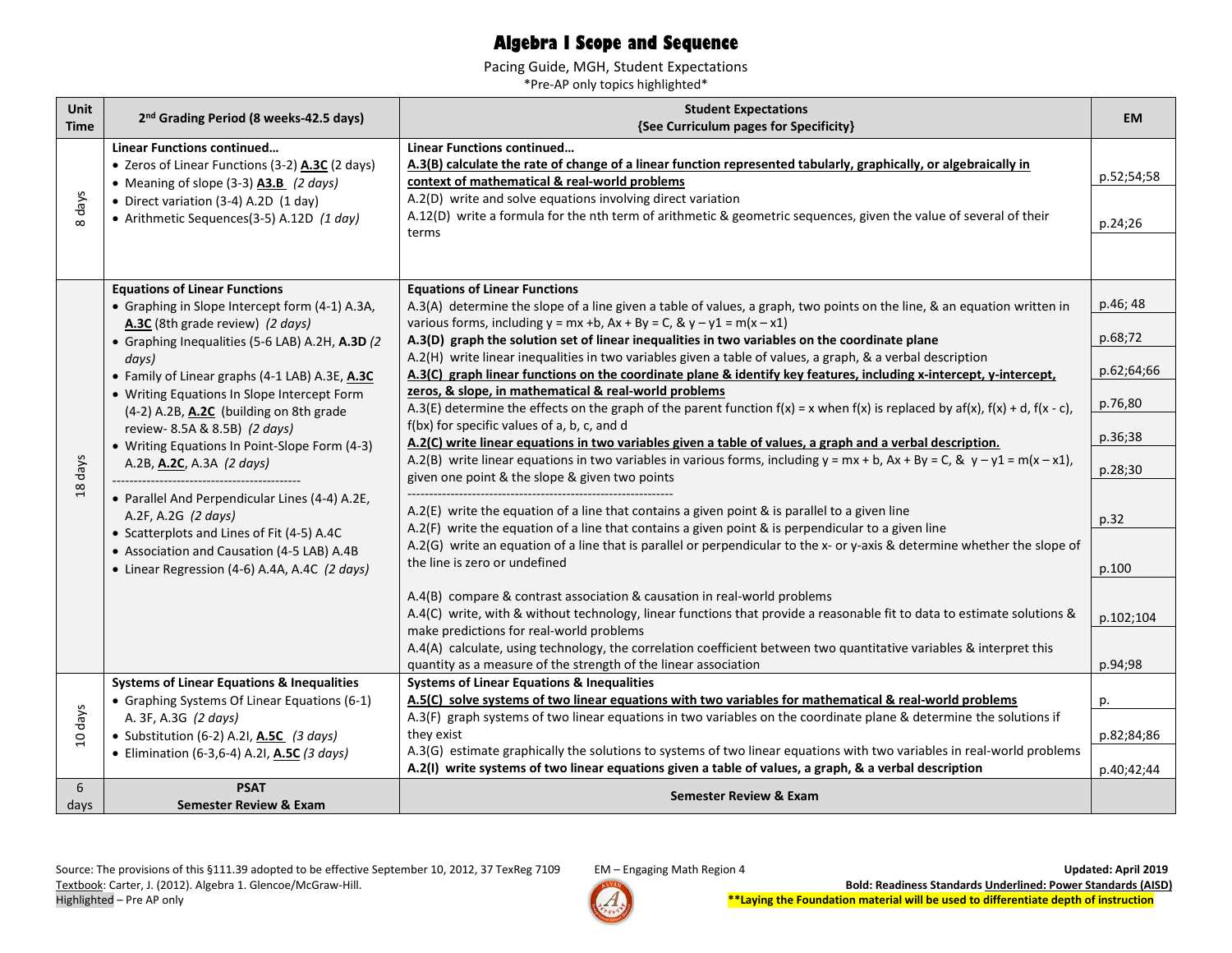Pacing Guide, MGH, Student Expectations

\*Pre-AP only topics highlighted\*

| Unit        | 3rd Grading Period                                                                                                                                                                                                                                                                                                                                                                                                                                                                                                                                                                                                                                                                                                                                                               | <b>Student Expectations</b>                                                                                                                                                                                                                                                                                                                                                                                                                                                                                                                                                                                                                                                                                                                                                                                                                                                                                                                                                                                                                                                                                                          | <b>EM</b>                                                                                         |
|-------------|----------------------------------------------------------------------------------------------------------------------------------------------------------------------------------------------------------------------------------------------------------------------------------------------------------------------------------------------------------------------------------------------------------------------------------------------------------------------------------------------------------------------------------------------------------------------------------------------------------------------------------------------------------------------------------------------------------------------------------------------------------------------------------|--------------------------------------------------------------------------------------------------------------------------------------------------------------------------------------------------------------------------------------------------------------------------------------------------------------------------------------------------------------------------------------------------------------------------------------------------------------------------------------------------------------------------------------------------------------------------------------------------------------------------------------------------------------------------------------------------------------------------------------------------------------------------------------------------------------------------------------------------------------------------------------------------------------------------------------------------------------------------------------------------------------------------------------------------------------------------------------------------------------------------------------|---------------------------------------------------------------------------------------------------|
| <b>Time</b> | $(9$ weeks - 42 days)                                                                                                                                                                                                                                                                                                                                                                                                                                                                                                                                                                                                                                                                                                                                                            | {See Curriculum pages for Specificity}                                                                                                                                                                                                                                                                                                                                                                                                                                                                                                                                                                                                                                                                                                                                                                                                                                                                                                                                                                                                                                                                                               |                                                                                                   |
| 7 days      | <b>Systems of Linear Equations &amp; Inequalities</b><br>• Review Methods Of Solving Linear Systems<br>$(1$ day)<br>• Applying Systems of Linear Equations (6-5) A.2I, A.5C (2<br>days)<br>• Systems of Inequalities (6-6) A.3H (1 day)                                                                                                                                                                                                                                                                                                                                                                                                                                                                                                                                          | <b>Systems of Linear Equations &amp; Inequalities</b><br>A.2I, A.5C see above<br>A.3(H) graph the solution set of systems of two linear inequalities in two variables on the coordinate<br>plane                                                                                                                                                                                                                                                                                                                                                                                                                                                                                                                                                                                                                                                                                                                                                                                                                                                                                                                                     | p.40;42;44<br>p.88;90                                                                             |
| 14 days     | <b>Exponential Functions</b><br>• Exponent Rules Review (7.3) A.11B (2 days)<br>• Exponential Functions (7-5) A.9A, A.9D, A9C (2 days)<br>• Growth And Decay (7-6) A.9B, A.9C (3 days)<br>• Fitting Exponential Functions (7-6 LAB) A.9E (1 day)<br>• Geometric Sequences (7-7) A.9C, A.12D<br>$(2 \text{ days})$<br>• Recursive Formulas (7-8) A.12C, A.12D<br>(1 day)                                                                                                                                                                                                                                                                                                                                                                                                          | <b>Exponential Functions</b><br>Review A.11B, A.11A<br>A.9(C) write exponential functions in the form $f(x) = ab^x$ (where b is a rational number) to describe<br>problems arising from mathematical & real-world situations, including growth & decay<br>A.9(D) graph exponential functions that model growth & decay & identify key features, including y-<br>intercept & asymptote, in mathematical & real-world problems<br>A.9(A) determine the domain & range of exponential functions of the form $f(x) = ab^x$ & represent the<br>domain & range using inequalities<br>A.9(B) interpret the meaning of the values of a & b in exponential functions of the form $f(x) = ab^x$ in real-<br>world problems<br>A.9(E) write, using technology, exponential functions that provide a reasonable fit to data & make<br>predictions for real-world problems<br>A.12(C) identify terms of arithmetic & geometric sequences when the sequences are given in function<br>form using recursive processes<br>A.12(D) write a formula for the nth term of arithmetic & geometric sequences, given the value of several<br>of their terms | p.232<br>p.236;238<br>p.176;178<br>p.182;186<br>p.172; 174<br>p.188,190<br>p.250;252<br>p.254,256 |
| 21 days     | <b>Quadratic Expressions and Equations</b><br>{Modeling With Algebra Tiles}<br>• Adding and subtracting polynomials (LAB & 8-1) A.10A (2<br>days)<br>• Multiplying Polynomial by Binomial (8-2)<br>{Modeling With Algebra Tiles}<br>• Multiplying Polynomials (8-3 & LAB) A.10B, A.10D (2 days)<br>• Special Products (8-4) A.10B, A.10E (2 days)<br>• Using Distributive Property-GCF (8-5) A.8A<br>$(2 \text{ days})$<br>{Modeling With Algebra Tiles}<br>• Factoring Trinomials (8-5 LAB) A.8A (3 days)<br>• Solving Quadratics a=1 {Sum & Product pattern} (8-6) A.8A,<br><b>A.10E</b> (2 days)<br>• Solving Quadratics $ a  > 1$ (8-7) A.8A, A.10E (2 days) {Split<br>the Middle}<br>• Difference of Squares (8-8) A.10F (2 days)<br>• Perfect squares (8-9) (2 days) A.10E | <b>Quadratic Expressions &amp; Equations</b><br>A.10(A) add & subtract polynomials of degree one & degree two<br>A.10(B) multiply polynomials of degree one & degree two<br>A.10(D) rewrite polynomial expressions of degree one & degree two in equivalent forms using the<br>distributive property<br>A.8(A) solve quadratic equations having real solutions by factoring, taking square roots, completing<br>the square, & applying the quadratic formula {specificity includes modeling}<br>A.10(E) factor, if possible, trinomials with real factors in the form $ax^2 + bx + c$ , including perfect square<br>trinomials of degree two<br>A.10(F) decide if a binomial can be written as the difference of two squares and, if possible, use the<br>structure of a difference of two squares to rewrite the binomial                                                                                                                                                                                                                                                                                                           | p.192; 194<br>p.196; 200;<br>202<br>p.212<br>p.261; 218;<br>220; 224; 226<br>p.230                |